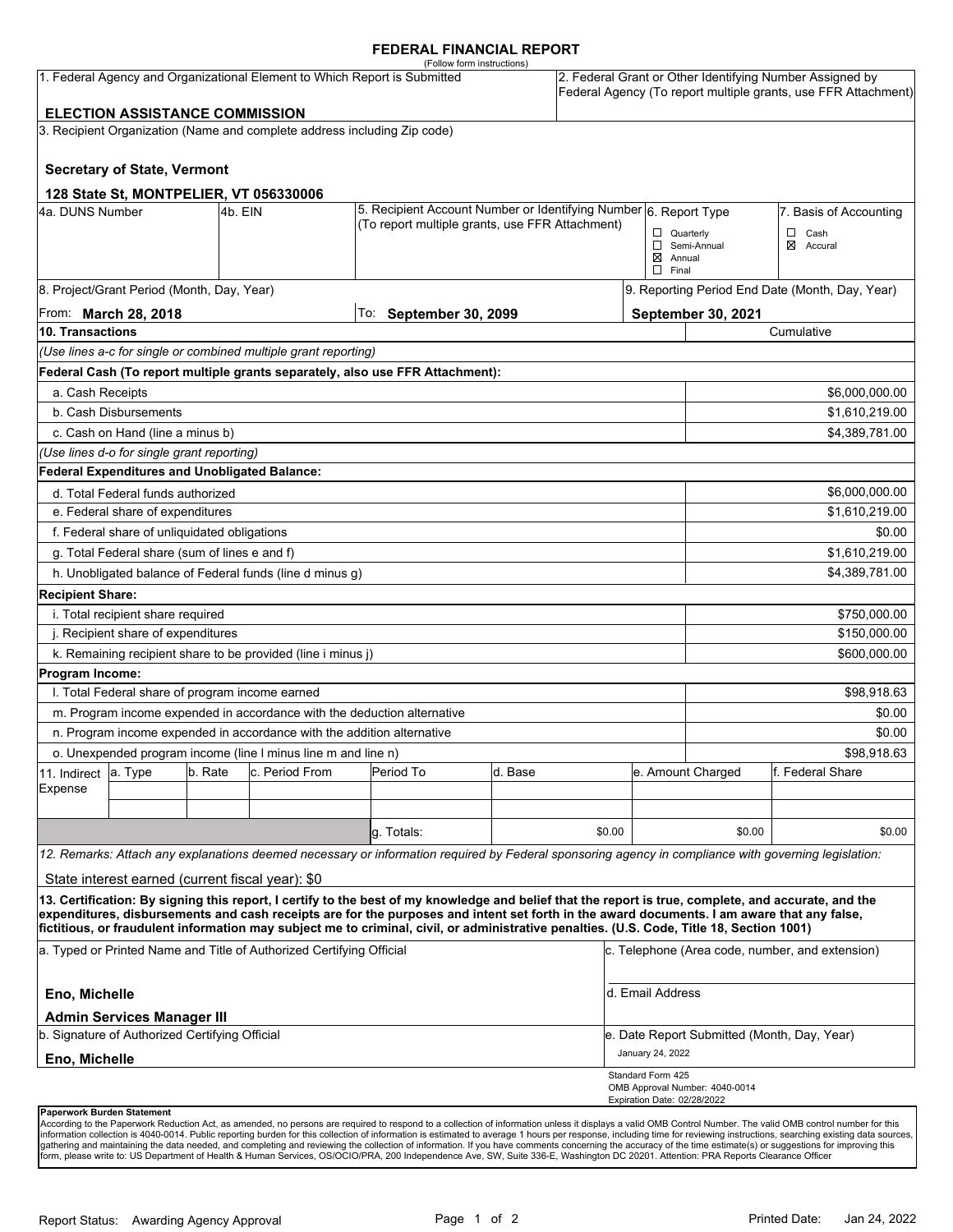#### **FEDERAL FINANCIAL REPORT**  (Additional Page)

# Federal Agency & Organization : ELECTION ASSISTANCE COMMISSION

Federal Grant ID Recipient Organization

| <b>DUNS Number</b>                |                                                                                                                                                                                                                                                                                                 |
|-----------------------------------|-------------------------------------------------------------------------------------------------------------------------------------------------------------------------------------------------------------------------------------------------------------------------------------------------|
| <b>DUNS Status when Certified</b> |                                                                                                                                                                                                                                                                                                 |
| EIN                               |                                                                                                                                                                                                                                                                                                 |
| <b>Reporting Period End Date</b>  | : September 30, 2021                                                                                                                                                                                                                                                                            |
| <b>Status</b>                     | : Awarding Agency Approval                                                                                                                                                                                                                                                                      |
| <b>Remarks</b>                    | : State interest earned (current fiscal year): \$0<br>State interest expended (current fiscal year): \$0<br>Program income earned (current fiscal year): \$0<br>Program income earned breakdown (current fiscal year): \$0<br>Source: N/A<br>Program income expended (current fiscal year): \$0 |

**Federal Agency Review** 

Reviewer Name Phone # Email Review Date Review Comments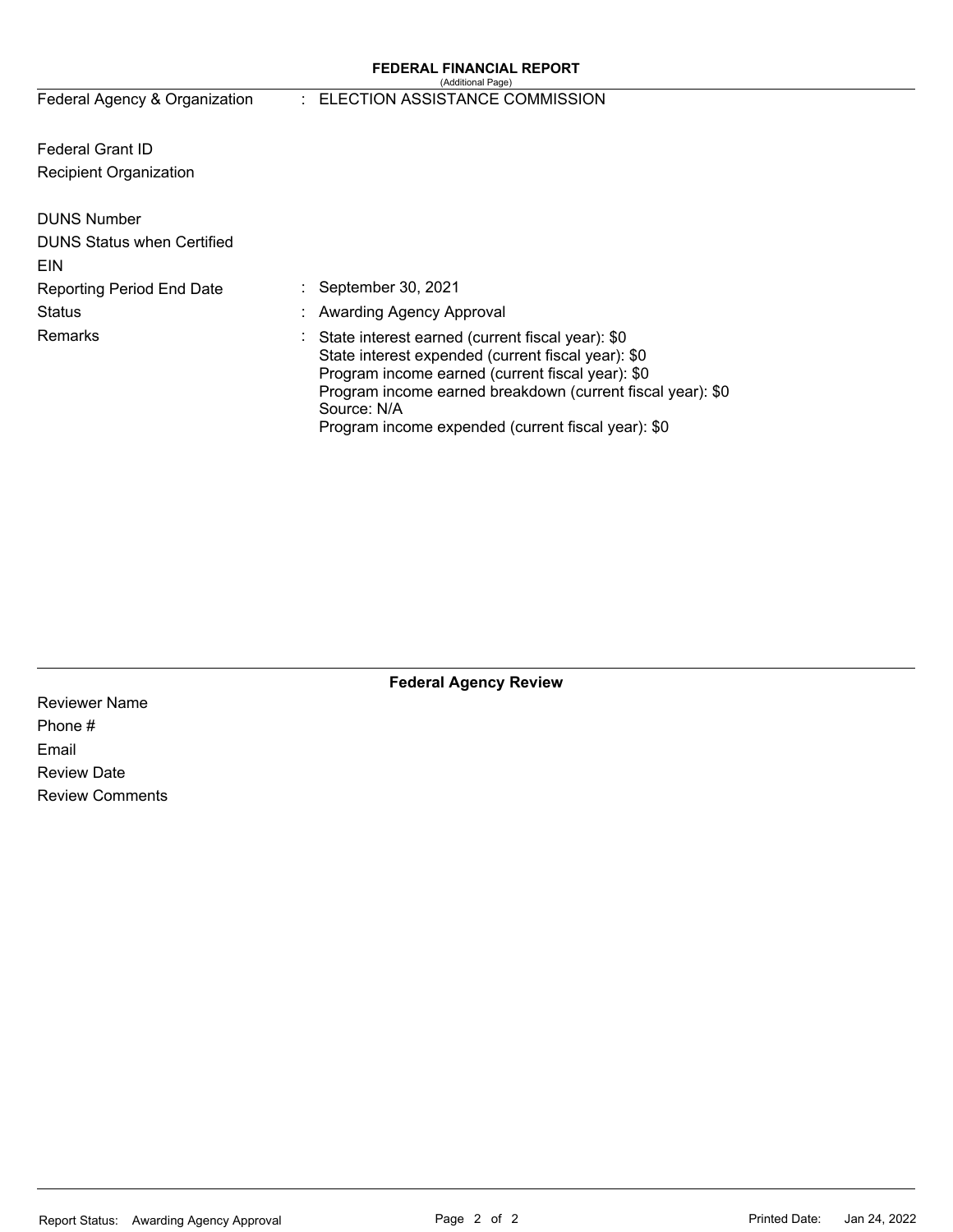# 2021-2022 EAC Progress Report

# 3. EAC Progress Report

#### **1. State or Territory:**

Vermont

### **2. Grant Number:**

#### **3. Report:**

Annual (Oct 1 - Sept 30)

#### **4. Grant:**

Election Security

#### **5. Reporting Period Start Date**

10/01/2021

#### **6. Reporting Period End Date**

09/30/2022

#### 4. Progress and Narrative

7. Describe in detail what happened during this reporting period and explain how you implemented the approved grant activities in accordance with your State Plan/Program Narrative. (*Note: Your activities should align with your Grant Cost Categories Table.)*

 During the reporting period Vermont's Secretary of State spent \$219,114. Of that, personal services accounted for \$10,2191; photocopying and other admin was \$5,156; and IT security was \$203,739.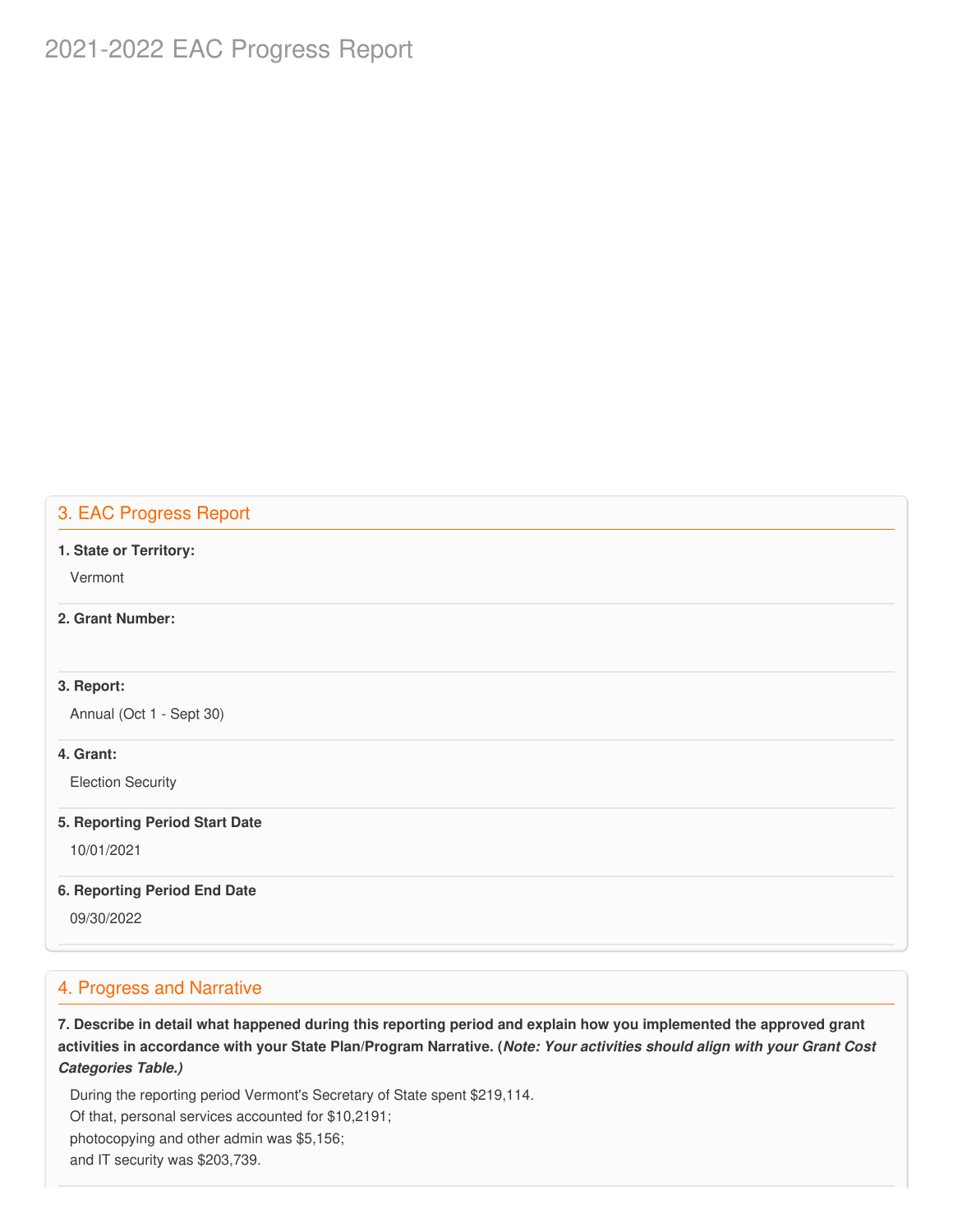8. Describe any significant changes to your program during the project, including changes to your original State  **Plan/Program Narrative or favorable developments that improved program efficiency and/or service delivery.**

N/A

#### **9. Issues Encountered:**

Describe all major issues that arose during the implementation of the project and the reasons why established goals were not met, if applicable. Address each issue separately and describe whether and how the issues were resolved. Also,  **briefly discuss the implications of any unresolved issues or concerns.**

N/A

 **10. Provide a description of any training conducted, including security training.**

N/A

**11. Subgrants:**

 **Did your office provide subawards to local jurisdictions during this reporting period?**

No

**12. Match:**

#### **Describe how you are meeting or have met the matching requirement.**

Match thus far has been met cyber security training, democracy live, and penetration testing.

13. Report on the number and type of articles of voting equipment obtained with the funds. Include the amount expended  **on the expenditure table.**

N/A

## 5. Expenditures

# **14. Current Period Amount Expended and Unliquidated Obligations**

# **GRANT COST CATEGORIES - FEDERAL**

 Voting Equipment and Processes: : \$0 Post-Election Auditing: : \$0 Voter Registration Systems: : \$0 Cyber Security: : \$203739 Voter Education/Communications: : \$0 Accessibility: : \$0 Staffing: : \$10219 Training: : \$0 Subgrants: : \$0 Indirect Costs (If applicable, FFR Line 11): : \$0 Unliquidated Obligations (If applicable, FFR Line 10f): : \$0 Other (Specify below) : \$5156 Other (Specify below) : \$0 Other (Specify below) : \$0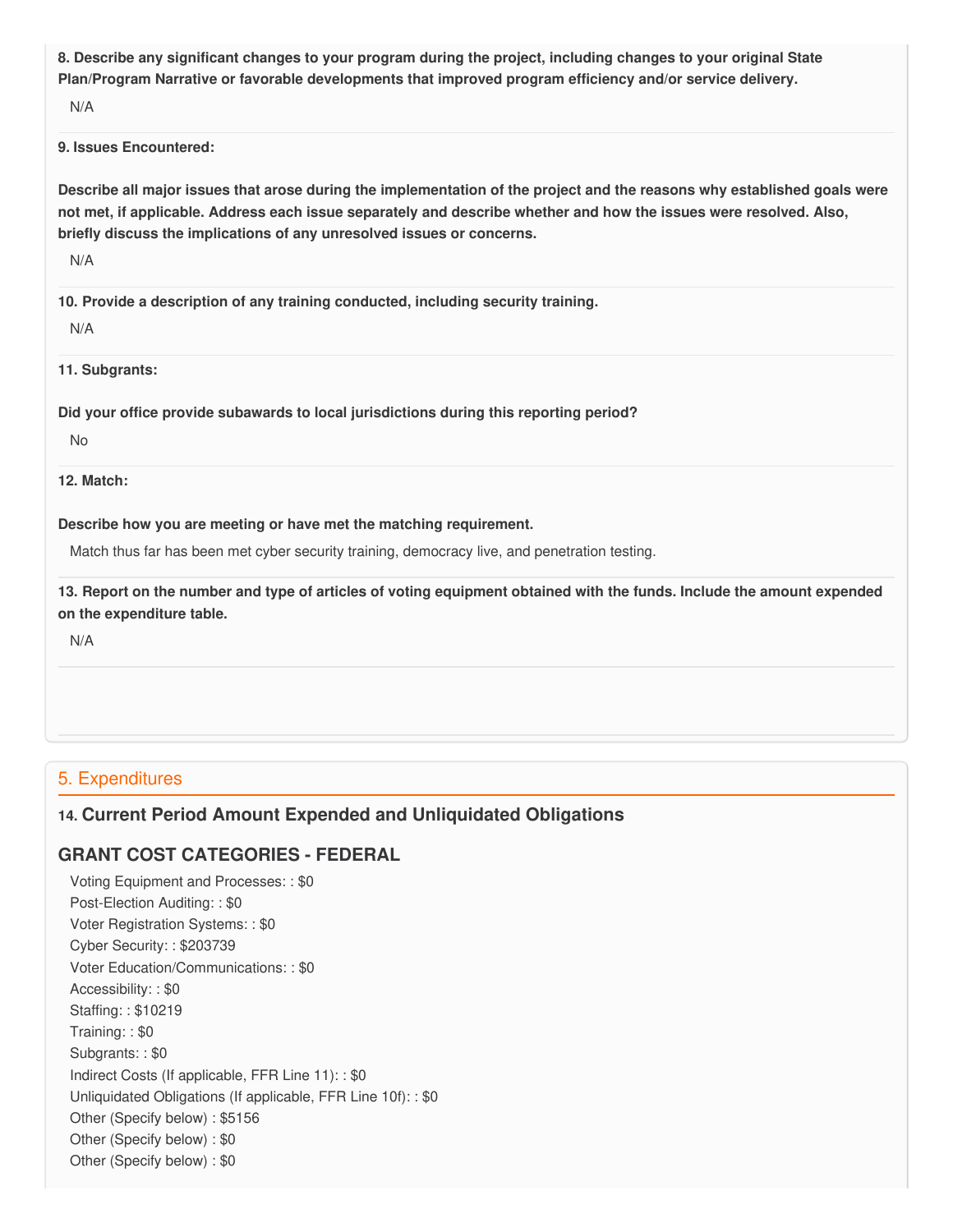### Total : \$219114 **Comments:** Other - admin for photocopying and office supplies = \$5,156

# **15. GRANT COST CATEGORIES - MATCH**

 Voting Equipment and Processes: : \$0 Post-Election Auditing: : \$0 Voter Registration Systems: : \$0 Cyber Security: : \$0 Voter Education/Communications: : \$0 Accessibility: : \$0 Staffing: : \$0 Training: : \$0 Subgrants: : \$0 Indirect Costs (If applicable, FFR Line 11): : \$0 Unliquidated Obligations (If applicable, FFR Line 10f): : \$0 Other (Specify below) : \$0 Other (Specify below) : \$0 Other (Specify below) : \$0 Total : \$0 **Comments:**

## 7. Expenditures

#### **16. Confirm Total Grant Expenditure Amounts**

 Federal : \$219114 Match : \$0 Total : \$219114

 **OMB CONTROL NUMBER: 3265-0020**

## 8. Certification

 **Name and Contact of the authorized certifying official of the recipient.**

#### **First Name**

Michelle

#### **Last Name**

Eno

#### **Title**

Administrative Services Manager III

 **Phone Number**

**Email Address**